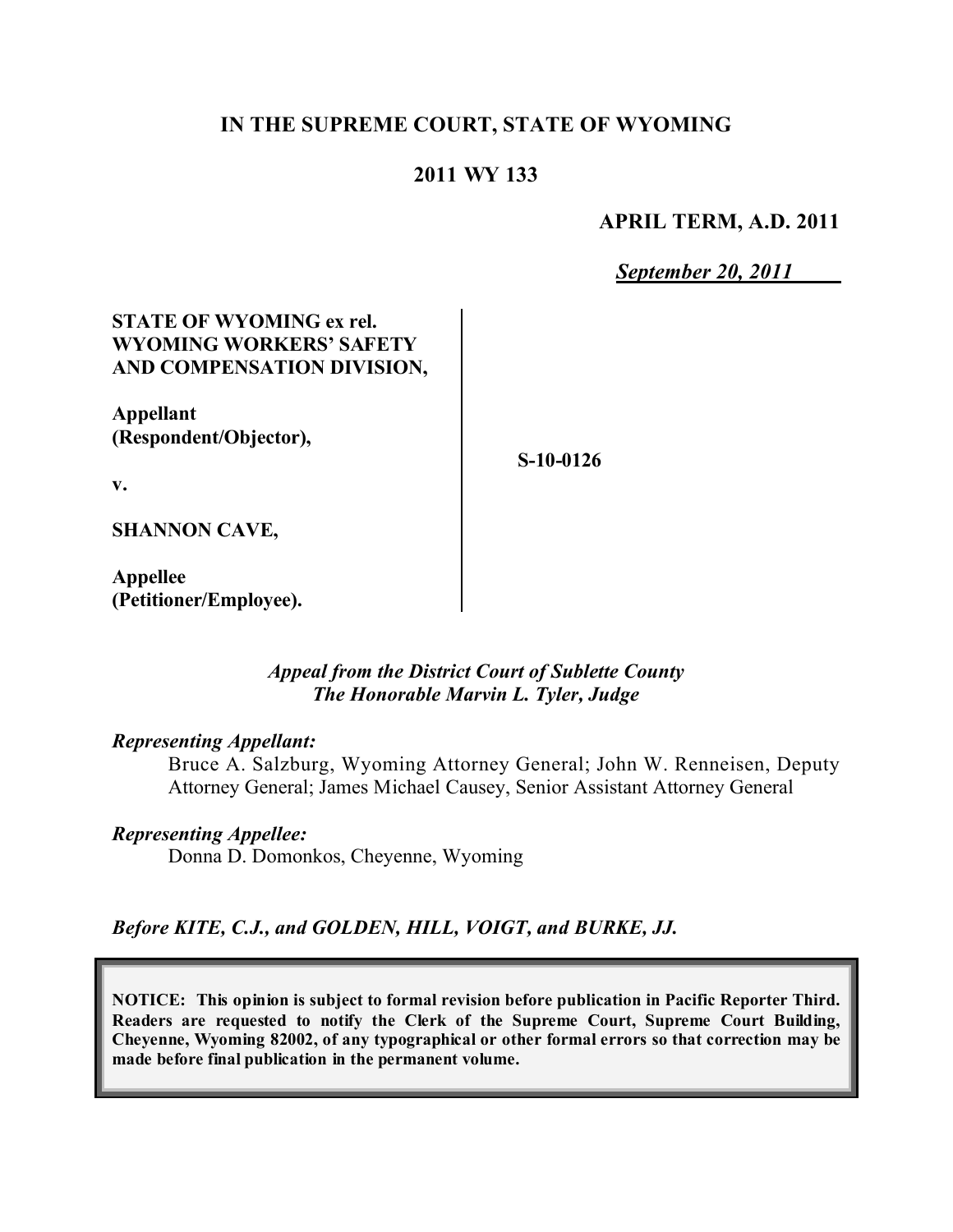# **GOLDEN**, Justice.

[¶1] Appellee Shannon Cave suffered a work-related injury in November 2007 and was awarded temporary total disability (TTD) benefits during her recovery. In September 2008, Cave received an offer of temporary light duty work from her employer, which she rejected. As a result of her refusal to accept what the Wyoming Workers' Safety and Compensation Division (Division) deemed a bona fide offer of light duty work, the Division reduced Cave's TTD benefits in accordance with Wyo. Stat. Ann. § 27-14- 404(j) (LexisNexis 2011) to one-third of the previously authorized amount. The Office of Administrative Hearings (OAH) upheld the reduction of TTD benefits. On review, the district court reversed the OAH decision, and the Division appealed to this Court. Finding that the OAH decision is supported by substantial evidence and not contrary to law, we reverse the district court's order.

# **ISSUES**

[¶2] The Division presents the following issue for our review:

Was the Hearing Examiner's determination that [Cave] had rejected a bona fide light duty offer and, therefore, had to receive a reduction in her temporary total disability benefits supported by substantial evidence?

Cave responds with essentially the same issue and raises this additional issue:

Whether the Office of Administrative Hearings' decision is arbitrary, capricious or otherwise not in accordance with the law.

# **FACTS**

[¶3] In November 2007, Cave was employed as an assistant manager at the Loaf 'N Jug convenience store in Marbleton, Wyoming. While stocking and arranging soda in the store, Cave fell from a ladder and injured her low back. The Division found Cave's injury to be compensable and awarded TTD benefits.

[¶4] From November 14, 2007, through October 9, 2008, Cave received full TTD benefits. During this time, several things occurred that ultimately affected Cave's continued receipt of full benefits. In July 2008, an apparent dispute arose between Cave and the store manager, Larry Ridley, relating to Cave's return to work. On July 7, 2008, Cave's treating physician, Dr. Geoffrey Skene, released her to return to light duty work, with restrictions of no bending and lifting more than twenty pounds. After being informed of the release, Ridley placed Cave on the work schedule and assigned her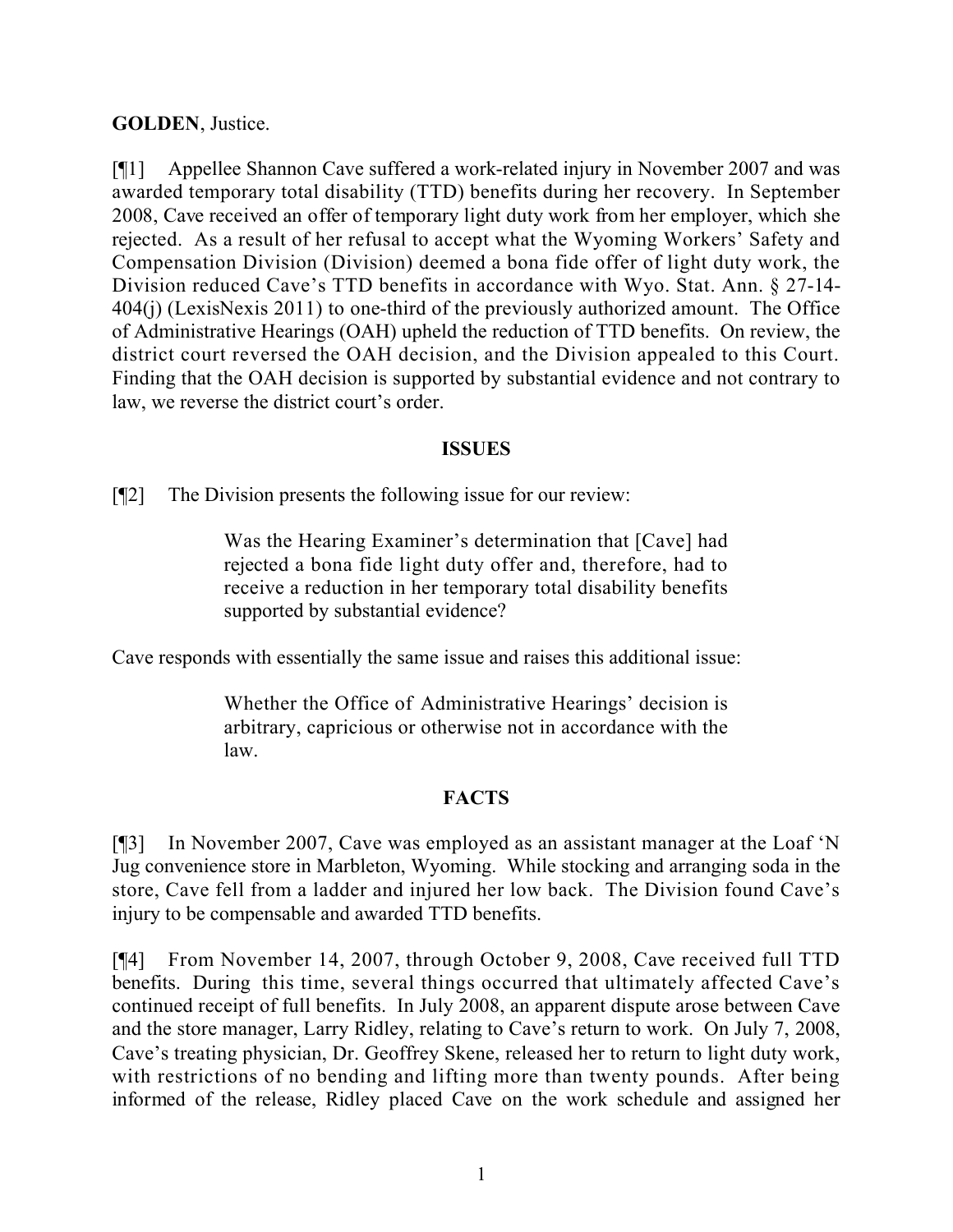stocking duties which Cave believed was beyond her physical capabilities and contrary to Dr. Skene's release. Cave reported to Dr. Skene that her employer was not honoring her light duty restrictions. At Cave's request, Dr. Skene issued a new, more detailed release that permitted Cave to return to her prior managerial job duties, but did not clear her to perform floor duties involving stocking, bending, or lifting more than twenty pounds.

[¶5] In addition to contacting Dr. Skene, Cave wrote a letter to her claims analyst at the Division. Among other things, Cave complained that Ridley had assigned her job duties which exceeded her physical limitations, and that he was unfairly refusing to reinstate her to the position of assistant manager, with the duties attendant to that position. Cave also reported that she had been informed by fellow employees and customers of Loaf 'N Jug that Ridley had threatened to do anything he could to get her to quit when she returned to work. Cave did not go back to work in July and continued to receive full disability benefits.

[¶6] The Division subsequently notified Cave's corporate employer, Mini Mart, Inc., of the provisions of temporary light duty employment and the requirements of Wyo. Stat. Ann. § 27-4-404(j) in a letter addressed to its risk manager, Harry Hollifield. After receiving the letter, Hollifield began working with Ridley to develop a plan to bring Cave back to work. On August 22, 2008, Hollifield sent a letter to Dr. Skene regarding Cave's potential return to light duty employment. Along with the letter, Hollifield sent an Agreement for Temporary Light Duty/Restricted Work and asked the doctor to review the job offer and approve it concerning the scope of the duties requested and Cave's physical limitations.<sup>1</sup> The Agreement was on a form provided by the Division and contained the following specifics: 1) Cave would work 2-5 days per week; 2) Cave would work 8 hours per day; 3) Cave would be paid \$13.00 per hour;  $2^{2}$  4) the position would begin on September 16, 2008, and continue until Cave's light duty restrictions were lifted; 5) the duties of the position would be to assist with cashier duties, scan vendors, scan off bad merchandise, work back stock within restrictions, and assist with office duties; 6) Cave would be restricted from performing duties requiring bending, twisting, and lifting anything over twenty pounds. Dr. Skene signed the Agreement on September 5, 2008, authorizing Cave's return to light duty work in accordance with the job duties and restrictions stated therein.

[¶7] Hollifield forwarded the Agreement to Cave on September 11, 2008, with a request that she promptly respond to the job offer. Approximately three weeks later, on October 2, Cave returned the Agreement to Hollifield, stating she was refusing the light duty employment. Cave attached a lengthy statement setting forth her reasons for rejecting the job offer. Primarily, Cave refused the offer because she was fearful of

 $\overline{a}$ <sup>1</sup> Hollifield testified that he relied on input from Dr. Skene and Ridley, as well as his twenty-four years of experience with the company, in formulating the job duties to be performed under the offer.

<sup>&</sup>lt;sup>2</sup> This is the hourly wage Cave was earning at the time of her injury.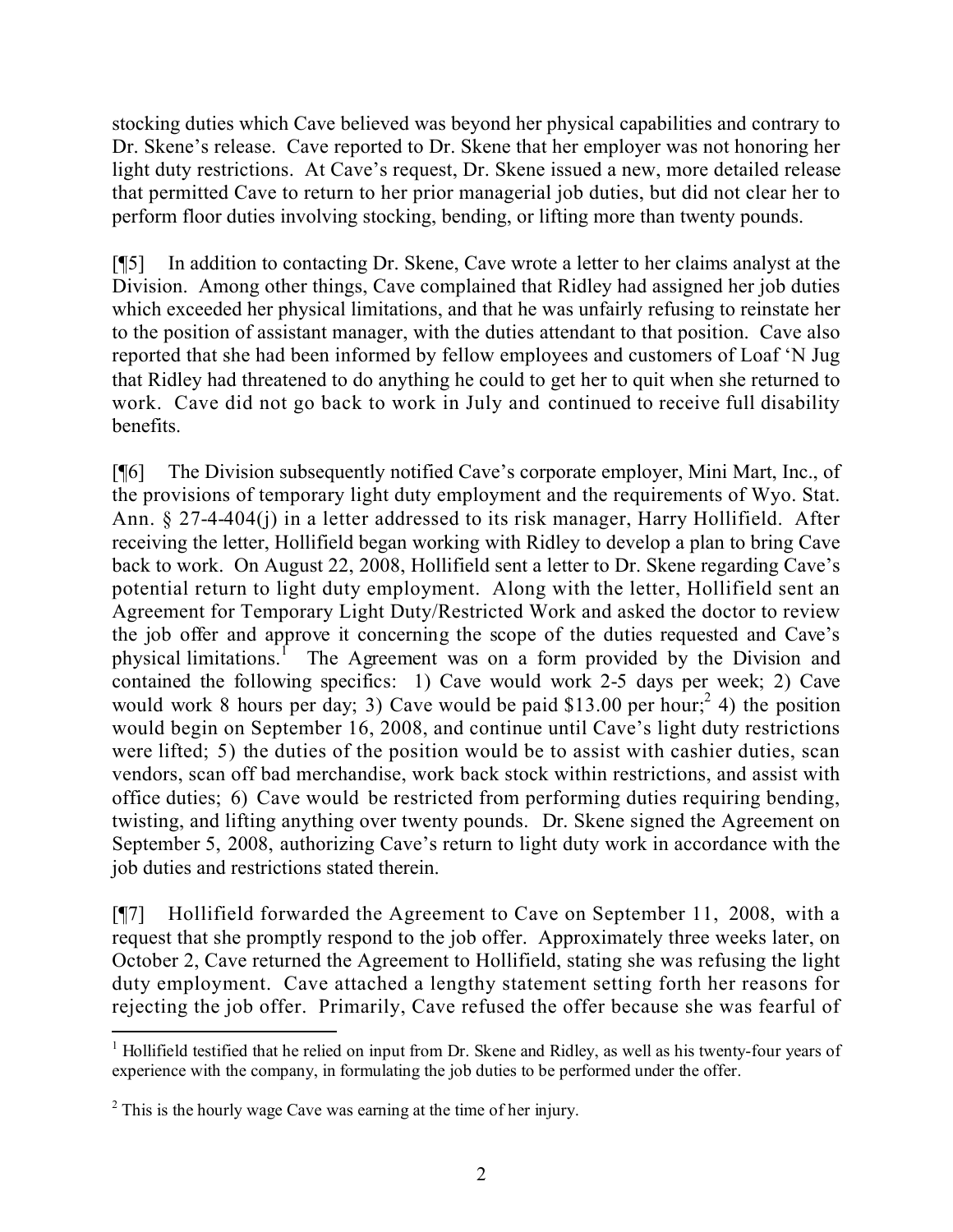retribution from Ridley if she returned to work under his management. Cave also claimed she was unable to read the middle line of the offer and noted it did not specifically state she would be reinstated to the position of assistant manager or receive a pay increase allegedly promised her upon her return.

[¶8] On October 15, 2008, the Division issued a Final Determination notifying Cave that it was reducing her TTD benefits to one-third of the previously determined rate because of her refusal of the offer of light duty work. Cave objected to the reduction in benefits and requested a hearing, again noting her concern of retribution from Ridley and complaining of discriminatory treatment by Loaf 'N Jug. The Division promptly referred the matter to OAH for a hearing.

[¶9] During a contested case hearing held in April 2009, Cave presented evidence focusing extensively on Ridley, his supervisory shortcomings and misdeeds at the store,<sup>3</sup> and his alleged threat toward her in an effort to prove that any offer of light duty work under Ridley's supervision, including the instant offer, was illusory and not bona fide. Cave acknowledged at the hearing that she could have, and would have, performed the duties set forth in the Agreement for temporary light duty work but for Ridley's managerial oversight at the store. She also acknowledged that she never further pursued light duty employment with Loaf 'N Jug despite Ridley's termination as manager in November 2008.

[¶10] The OAH ultimately concluded that Cave had refused a bona fide offer of light duty employment that met all statutory requirements and was within her physical limitations as set forth by her treating physician. Accordingly, the OAH upheld the Division's reduction in Cave's TTD benefits. Cave appealed this determination to the district court and, on April 13, 2010, the district court reversed the OAH's decision. The Division timely appealed the district court's order.

# **STANDARD OF REVIEW**

[¶11] When an appeal is taken from a district court's review of an administrative agency's decision, we consider the case as if it had come directly from the agency without giving any deference to the district court's decision. *Torres v. State ex rel. Wyo. Workers' Safety & Comp. Div.*, 2011 WY 93, ¶ 17, 253 P.3d 175, 179 (Wyo. 2011); *Dale v. S & S Builders, LLC,* 2008 WY 84, ¶ 8, 188 P.3d 554, 557 (Wyo. 2008). Our review of the agency's decision is governed by Wyo. Stat. Ann. § 16-3-114(c) (LexisNexis 2011), which requires in pertinent part that a reviewing court:

 <sup>3</sup> Documents introduced during the hearing showed that Ridley was convicted of felony larceny resulting from the theft of more than \$10,000.00 in cash receipts from the store between October 11 and November 10, 2008. Ridley was terminated from his employment at Loaf 'N Jug in November 2008.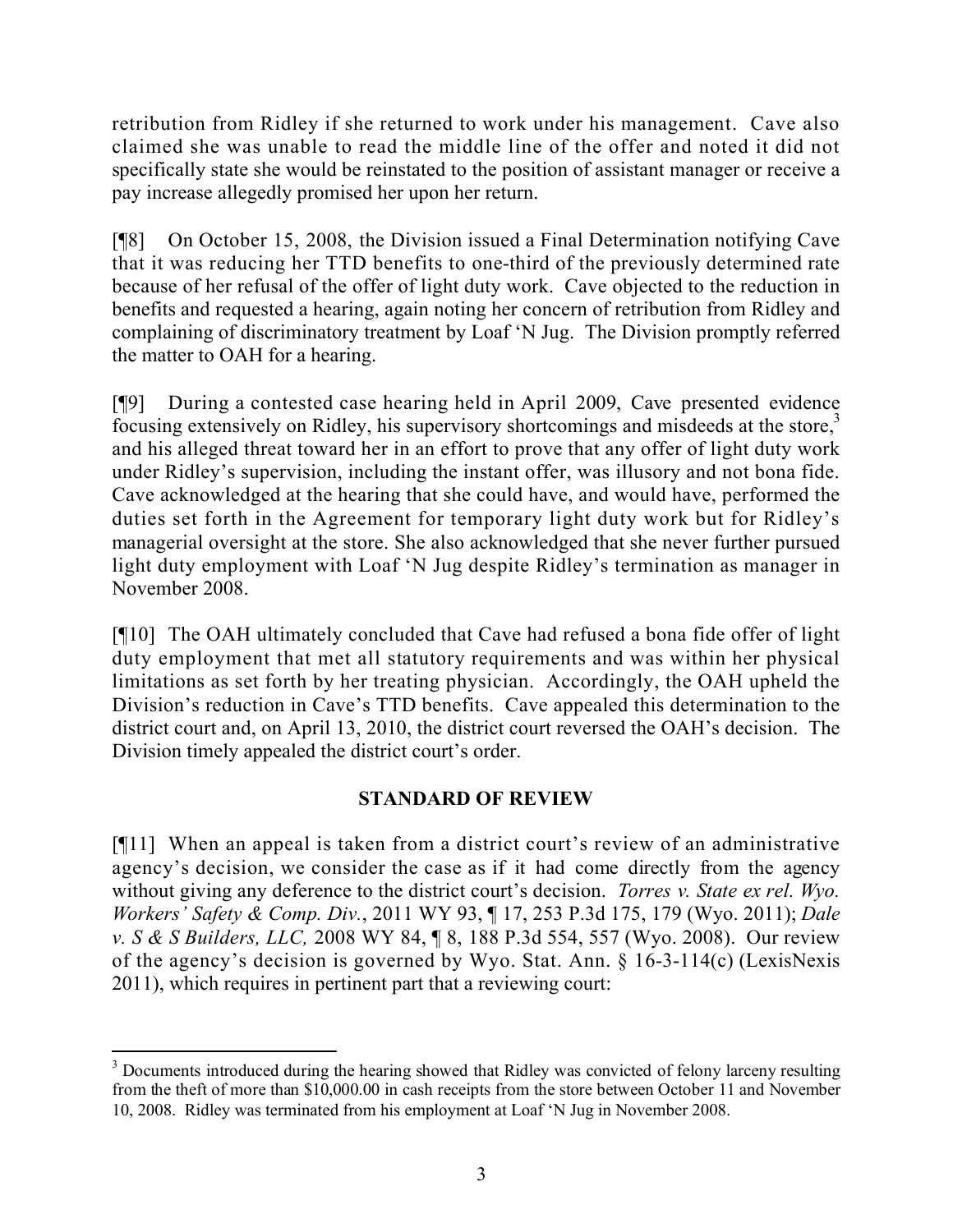(i) Compel agency action unlawfully withheld or unreasonably delayed; and

(ii) Hold unlawful and set aside agency action, findings and conclusions found to be:

> (A) Arbitrary, capricious, an abuse of discretion or otherwise not in accordance with law;

\* \* \* \*

(E) Unsupported by substantial evidence in a case reviewed on the record of an agency hearing provided by statute.

[¶12] We explained the proper application of these standards in *Dale*, ¶¶ 20-26, 188 P.3d at 560-62. In short, we review the agency's findings of fact by applying the substantial evidence standard. *Id.,* ¶ 22, 188 P.3d at 561. We have described that standard as follows:

> When the burdened party prevailed before the agency, we will determine if substantial evidence exists to support the finding for that party by considering whether there is relevant evidence in the entire record which a reasonable mind might accept in support of the agency's conclusions. If the hearing examiner determines that the burdened party failed to meet his burden of proof, we will decide whether there is substantial evidence to support the agency's decision to reject the evidence offered by the burdened party by considering whether that conclusion was contrary to the overwhelming weight of the evidence in the record as a whole. *See, Wyo. Consumer Group v. Public Serv. Comm'n of Wyo.,* 882 P.2d 858, 860–61 (Wyo. 1994); [*Board of Trustees, Laramie County School Dist. No. 1 v.*] *Spiegel,* 549 P.2d [1161,] 1178  $[(Wyo. 1976)]$  (discussing the definition of substantial evidence as "contrary to the overwhelming weight of the evidence"). If, in the course of its decision making process, the agency disregards certain evidence and explains its reasons for doing so based upon determinations of credibility or other factors contained in the record, its decision will be sustainable under the substantial evidence test. Importantly, our review of any particular decision turns not on whether we agree with the outcome, but on whether the agency could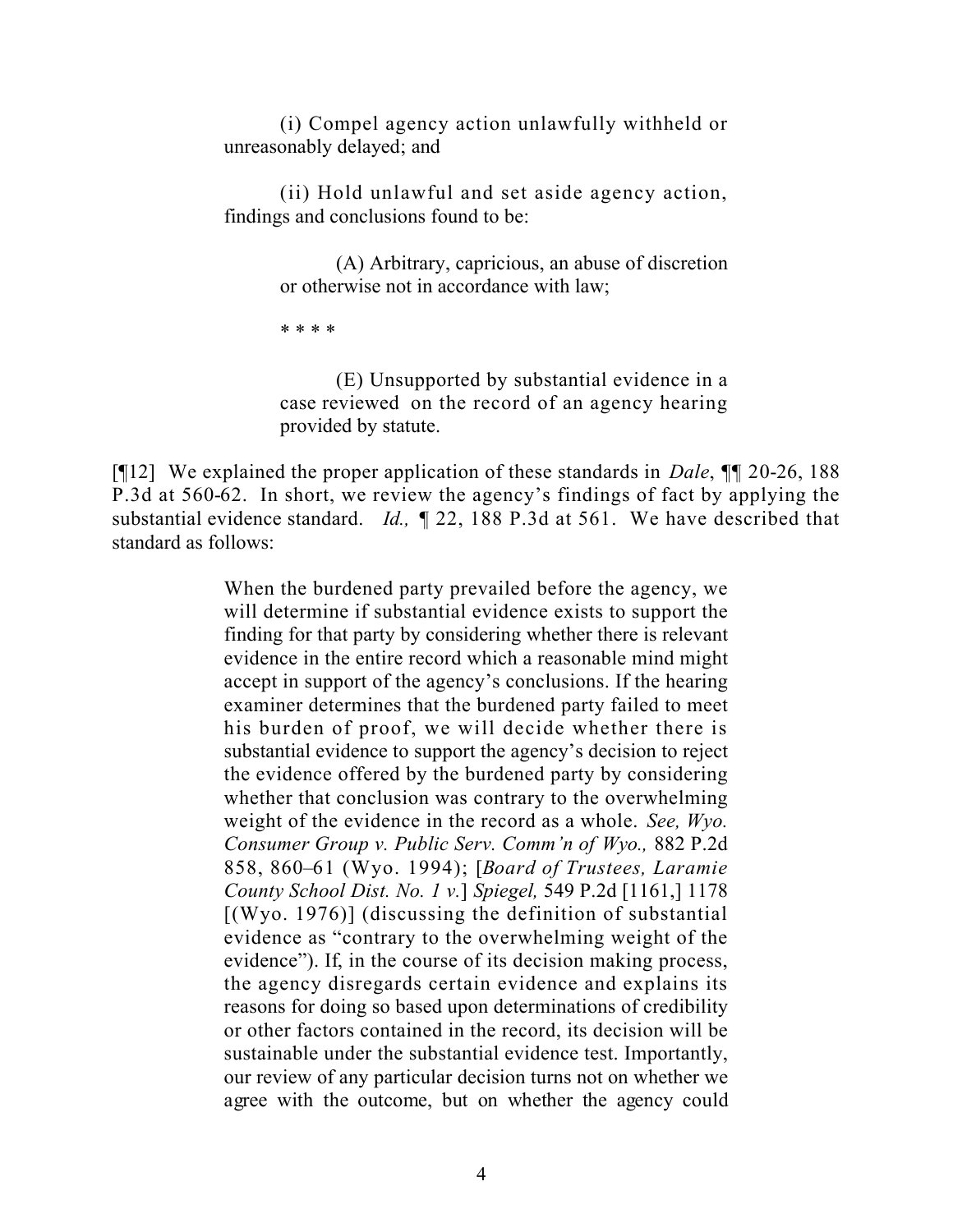reasonably conclude as it did, based on all the evidence before it.

*Dale*, ¶ 22, 188 P.3d at 561. We review an agency's conclusions of law *de novo* and will affirm only if the agency's conclusions are in accordance with the law. *Torres*, ¶ 18, 253 P.3d at 179; *Dale,* ¶ 26, 188 P.3d at 561-62.

#### **DISCUSSION**

[¶13] Generally, TTD benefits are governed by Wyo. Stat. Ann. § 27-14-404. Relevant to the present case is subsection (j), which provides in part:

> (j) An employer may make a written offer of temporary light duty work to an employee receiving temporary total disability under subsection (a) of this section. The offer shall be a bona fide offer on a form supplied by the division, stating with specificity the proposed hours of employment, starting date, wage and physical or other functional capacity requirements of the light duty work. If the employee accepts the offer, the temporary total disability award shall cease and the employee shall receive a temporary light duty award, subject to the following terms and conditions:

> > (i) After notice to the employer, the health care provider who certified temporary total disability has certified on the light duty work agreement that the employee is released to perform the light duty work described in the agreement;

> > (ii) All periods of light duty work may not exceed one (1) year cumulatively for any one (1) injury;

> > (iii) The temporary light duty assignment commences not less than fourteen (14) days following the written offer;

> > > \* \* \* \*

(v) The employer shall provide the division before commencement of the light duty work with a copy of the light duty work agreement signed by the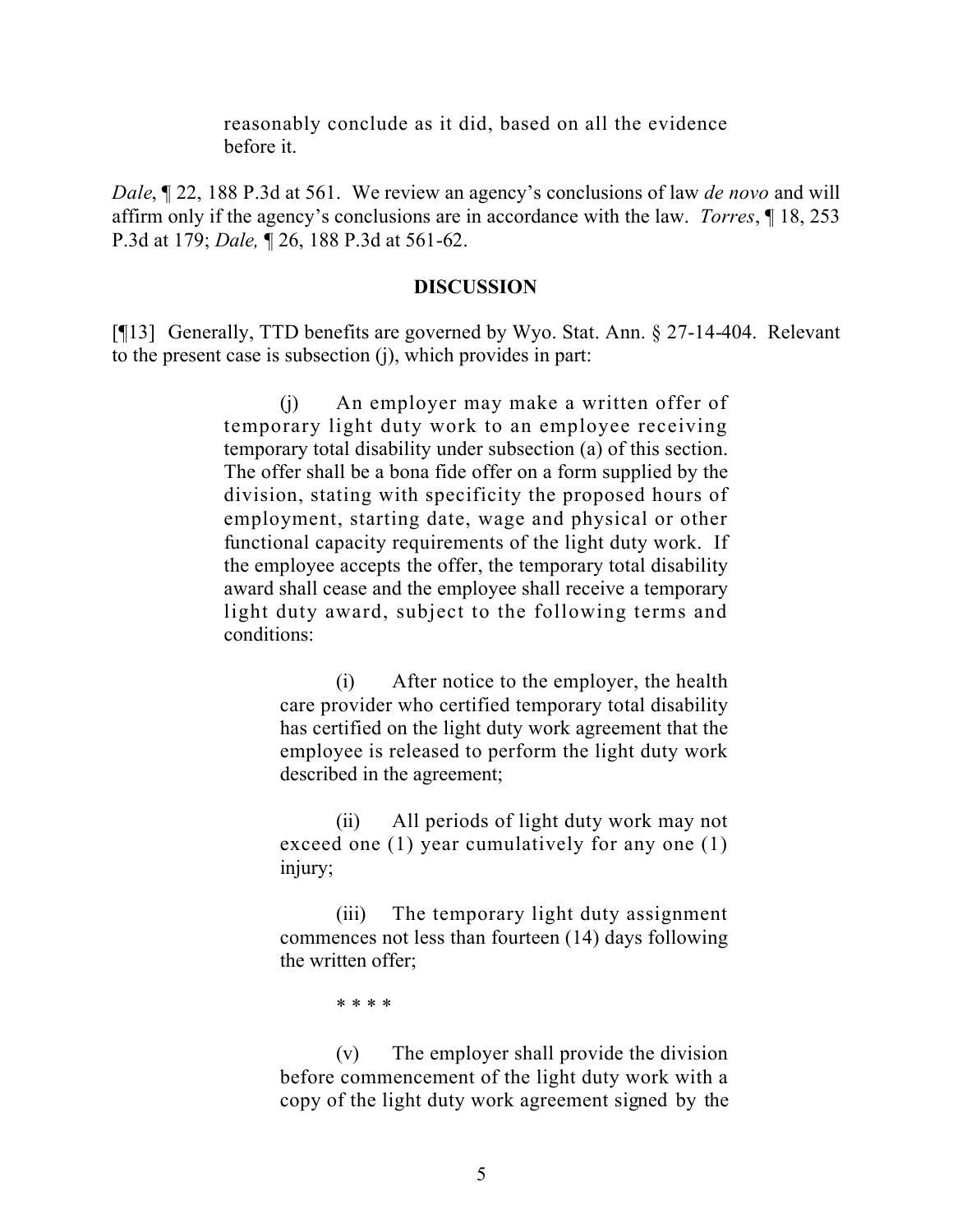employer and the employee, and shall report to the division by the fifteenth of each month the employee's hours and rate of pay for the previous month;

(vi) The temporary total disability award of any employee refusing a bona fide written offer of temporary light duty work pursuant to this subsection shall be reduced by two-thirds (2/3) unless the employee provides written proof to the employer and the division of enrollment by the employee in any collegiate, vocational retraining, general education development or other program approved by the division which is designed to retrain the employee for employment in an occupation other than that previously offered by the employer[.]

Wyo. Stat. Ann. § 27-14-404(j) (LexisNexis 2011). The statute does not define what a bona fide offer is other than to list certain terms that must be included in the written offer, such as wage and start date. It is the meaning of the term "bona fide offer" that is the primary point of contention in this appeal.

[¶14] Cave has taken the position that the evidence concerning the actions and statements by Ridley should have compelled the hearing examiner to conclude that the offer of light duty work extended by Hollifield was not bona fide. Cave acknowledges that, on the surface, the light duty job offer appears to be bona fide in that it took into consideration every physical limitation she had and accommodated those limitations. However, she claims the offer was based on incomplete information regarding Ridley's prior threats and actions, as well as his criminal activity, and, therefore, the offer was fundamentally unfair and not bona fide. On the other hand, the Division has taken the position that the non-medical factors cited by Cave are irrelevant and that the hearing examiner properly determined, given the evidence, that the offer tendered by Hollifield was bona fide.

[¶15] In considering whether Cave had received and rejected a bona fide offer of light duty work, the OAH hearing examiner concluded: $4$ 

> 56. Given that the written offer of light duty work extended by Hollifield to Cave met all the statutory requirements with respect to listing the pay, hours etc. this Hearing Examiner is left to decide if it is bona fide in light of the testimony and evidence regarding Ridley's treatment of

 <sup>4</sup> We have chosen not to correct all of the various grammatical, punctuation, and citation errors.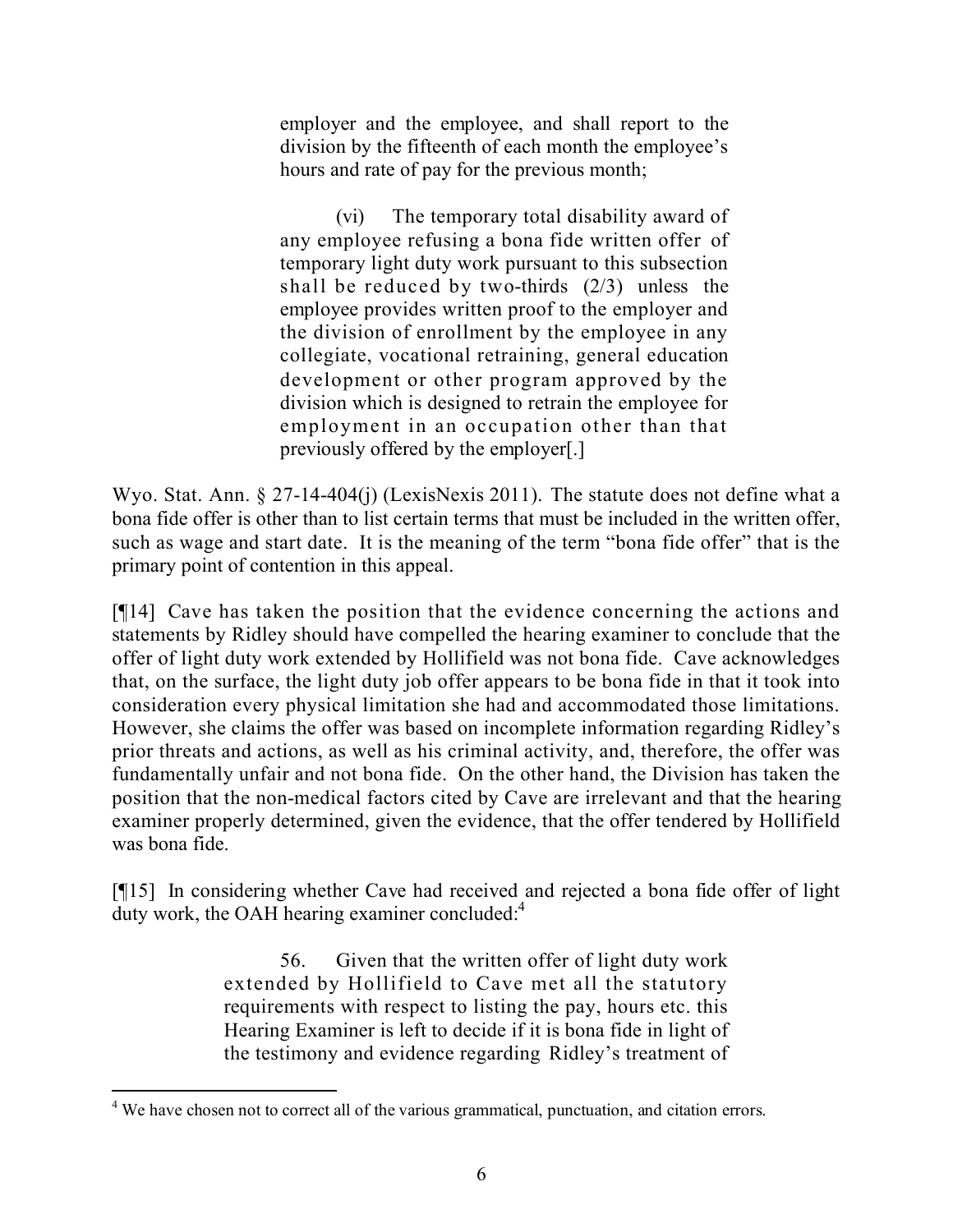employees and threats to Cave. In that regard, based upon the foregoing facts, this Hearing Examiner finds and concludes that,

> a) Hollifield extended a bona fide offer on behalf of the employer, which was within Cave's limitations. It is noted however, and Hollifield acknowledged, that Ridley was the one who would be responsible for Cave's work assignments.

> b) Given his prior response to Cave's releases to return to work and the undisputed testimony regarding Ridley's threats, Cave may have had reason for concern about returning to work.

> c) Cave's concerns were somewhat speculative however in that while responsibility for the books was taken away from those who suspected Ridley of theft, there is no evidence he actually terminated any such employees. More importantly there was no evidence that Ridley ever actually required any employees to exceed physical limitations or caused any employees physical harm.

> d) In any event, Cave's concerns had little if anything to do with her work related injuries and her physical limitations and mostly related to nonmedical issues of being set up or losing her job to keep her from shedding further light on Ridley's misdeeds.

57. The only case that this Hearing Officer is aware of which addresses a similar issue is *Block v. State of Wyoming, ex rel. Wyoming Workers' Safety and Compensation Division*, [2009] WY 34[, 202 P.3d 1064] (2009). At issue was an employer's offer to rehire Block in his prior position with appropriate accommodations for his impairment or disability. Block refused the offer of employment and was denied permanent partial disability benefits. The Supreme Court indicated that there were "several problems" with the finding that the job offer from the employee [sic] was a "bona fide" offer. First, the Court noted that the offer was based on lack of personal knowledge by the offeror of the job duties Block would be performing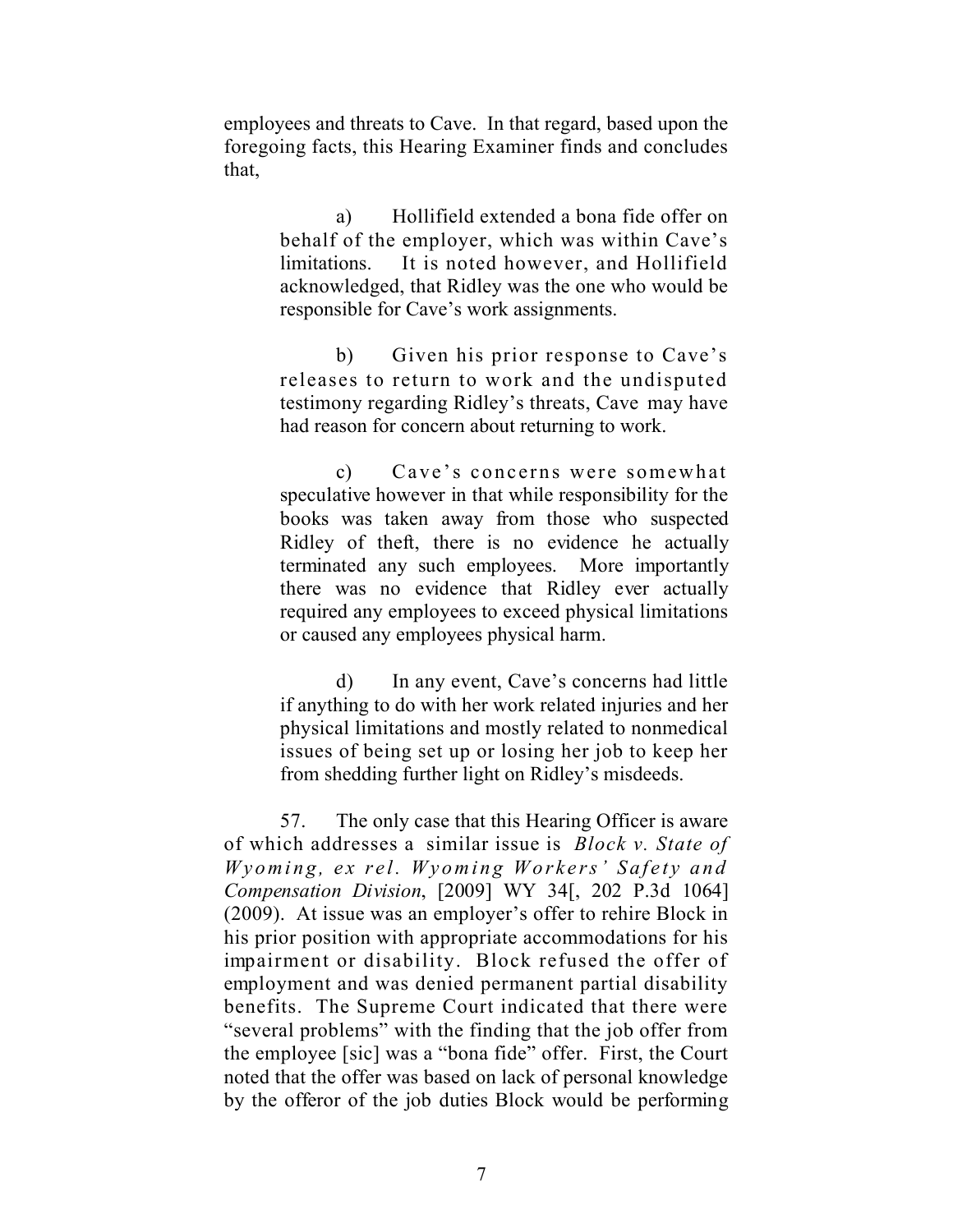and that she had referred to[] Block's prior position as a light duty position when it was heavy duty. See *Block*, at ¶16. The Court noted that the particular employee offering the job to Block had assumed that Block could perform 95% of the job duties of his prior position and only minor accommodations would be necessary for him to hold the job. *Id*. The Court went on to note that the offer made by the employer in *Block* was one that "necessarily created ambiguity" because the only certain term in the offer was the job title, with Block's tasks and exact wage unstated and was to be determined on information the employer did not have in it's [sic] possession. Likewise, there was no indication as to what accommodations the employer would make in the offer. Perhaps most importantly, the Court stated, "In short, the written offer was devoid of information necessary for a reasonable person to be able to seriously consider the offer." *Block*, supra at ¶19.

58. The matter at hand is distinguishable from *Block* as *Block* was limited to discussions regarding the terms of employment, ie. wage and job duties, medical issues and whether or not the offer met the employee's physical limitations. That is not the problem in this case. This case turns almost exclusively on the interplay of non medical issues and the offer.

59. In attempting to determine whether such non medical considerations would preclude the offer from being considered bona fide, this Hearing Examiner must not only consider the plain meaning of the words but the context in which they are used. The plain meaning of the words ["]bona fide" is described in Black's Law Dictionary as follows,

> "In or with good faith; honestly, openly, and sincerely; without deceit or fraud. Truly; actually; without simulation or pretense. Innocently in the attitude of trust and confidence; without notice of fraud, etc. real, actual, genuine and not feigned." Bona fide is closely associated with the term "good faith". *Blacks Law Dictionary*, 5[th] Edition, (1979).

60. In the context of the workers compensation matter, the offer extended by Hollifield was bona fide as it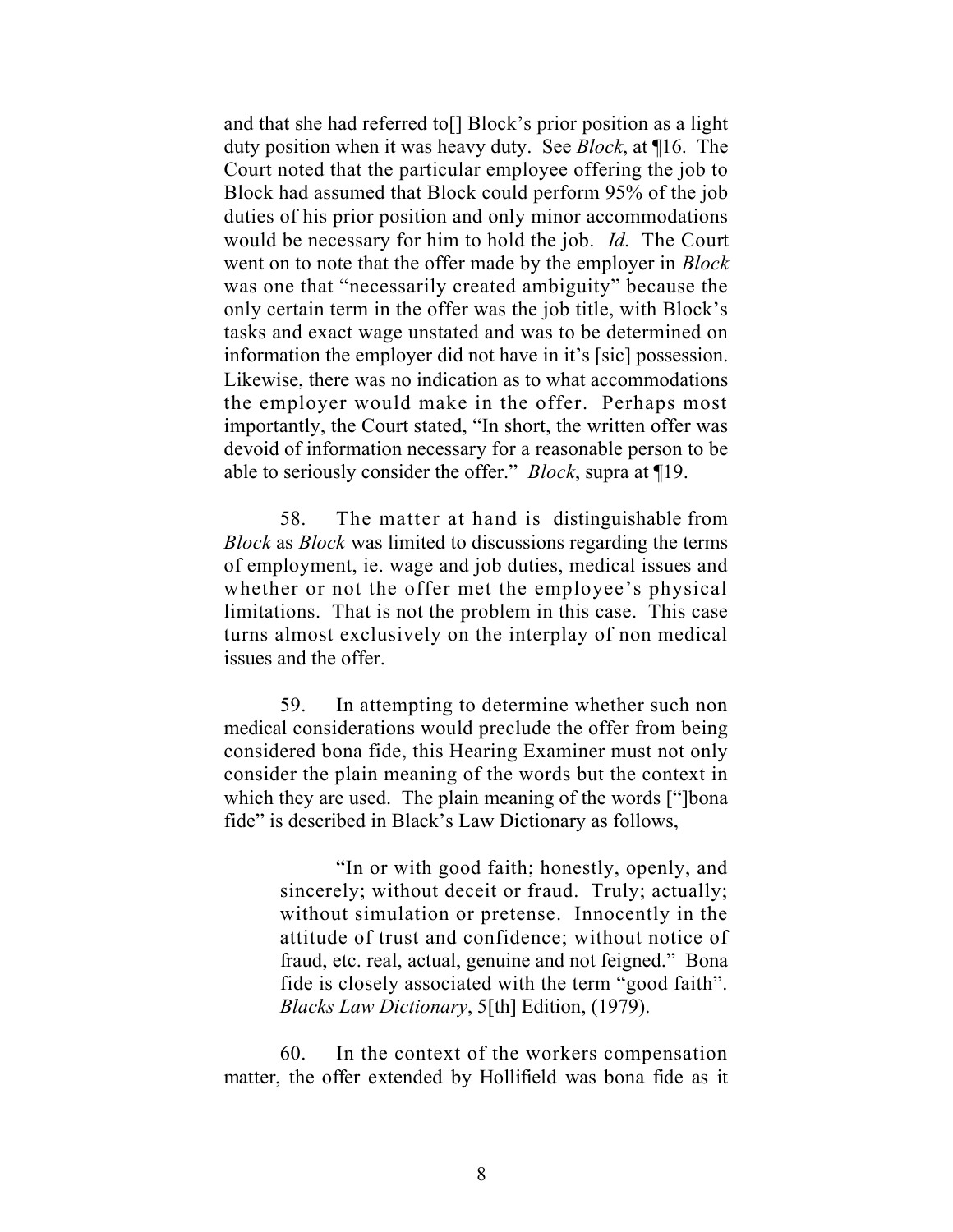honestly met Cave's physical limitations as set forth by her physician.

61. With respect to the context, consideration must be given to the purpose of and the statutory scheme for temporary disability payments. *Paravecchio v. Memorial Hosp. of Laramie County*, 742 P.2d 1276 (Wyo. 1987), cert denied, 485 U.S. 915, 108 S.Ct. 1088, 99 L.Ed.2d 249 (1988) (holding that statutes relating to the same subject matter should be read together to effectuate the legislature's intent). A review of the statutes and case law shows that payment of TTD benefits is dependent upon the work related injury and how the injury affects the employee's ability to work. Temporary total disability payments are not generally based upon other non medical factors that may affect the employee's ability to work.

62. At the onset, Wyo. Stat. Ann. § 27-14-404 (LexisNexis 2005) reads in pertinent part as follows:

> (a) If after a compensable injury is sustained **and as a result of the injury** the employee is subject to temporary total disability as defined under W.S. 27-  $14-102(a)(xviii)$ , the injured employee is entitled to receive a temporary total disability award for the period of temporary total disability as provided by W.S. 27-14-403(c).... [(Emphasis added.)]

63. Further, the purpose of temporary total disability benefits is to "provide income for an employee during the time of healing from his injury and until his condition has stabilized." *Phillips v. TIC – The Indus. Co of Wyoming*, [2005 WY 40, ¶ 27,] 109 P.3d 520, 5[32] (Wyo. 2005).

64. Finally it has been determined that "the legislature intended for workers who are temporarily injury [sic] to be compensated until their earning power is substantially restored. *State ex Rel. Wyoming. Workers Comp. Div v. Ohnstad*, 802 P.2d 865[, 867] (Wyo. 199[0]) at [¶8]. The statute does however not require actual employment, only that the earning power is substantially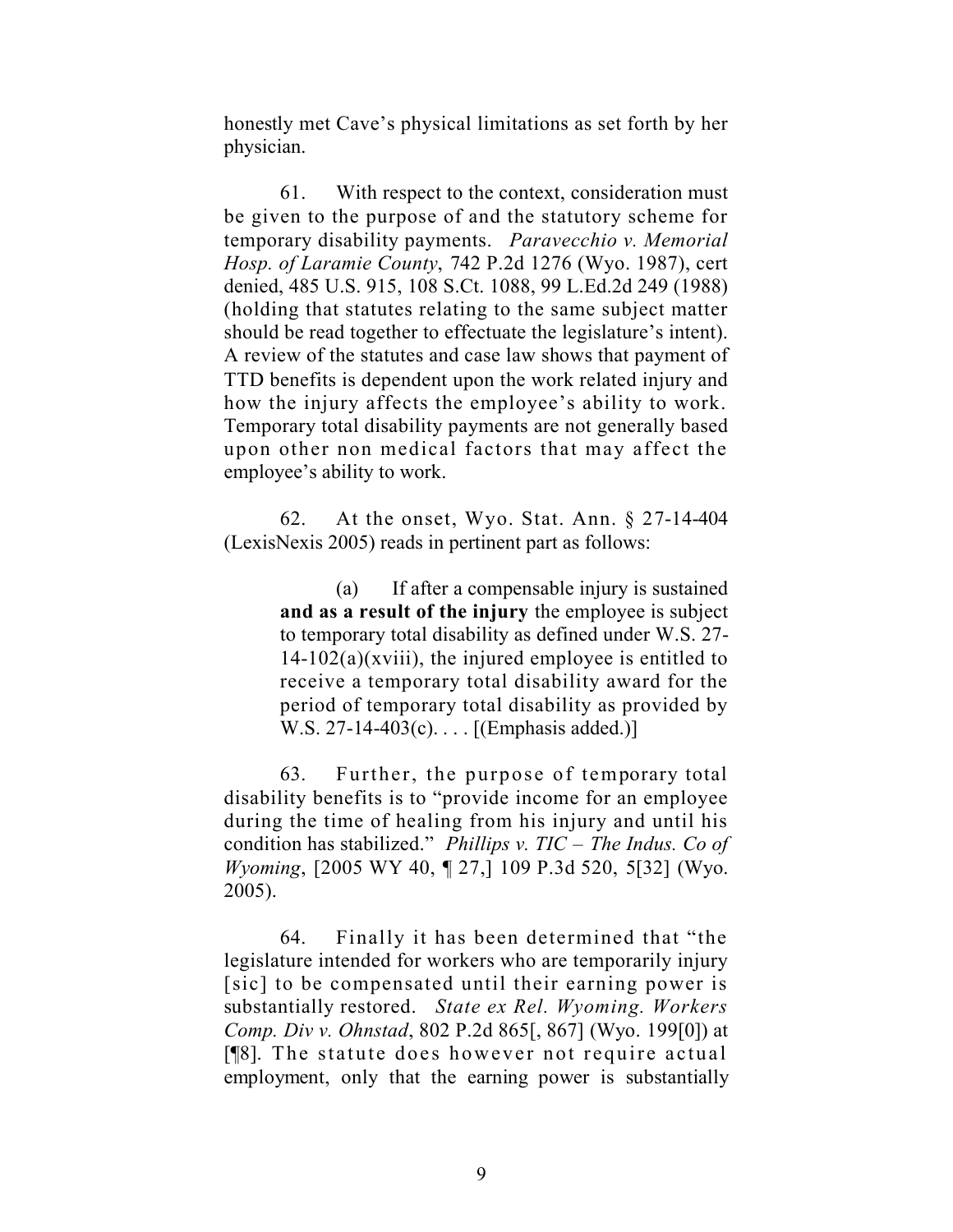restored. *Shassetz v. State ex rel. Wyo. Workers' Safety & Comp Div.*, 920 P.2d 1246[, 1250-51] (Wyo. 1996) at ¶13.

65. In *Wyoming Worker's Comp Div. v. Taylor*, 1987 WY 77, 737 P.2d 1063, it was recognized that during the healing period non medical factors may be considered. The Court relied upon *Pacific Power and Light v. Parsons*, Wy. 692 P.2d 226, but in that case a combination of the medical and non medical factors led to the determination of whether or not the employee[']s earning capacity had been substantially restored.

66. In the case at hand, it seems clear that Cave rejected the offer due almost exclusively to non medical reasons. Despite the earlier concerns that Cave was scheduled to stock upon her first release to return to work, Cave acknowledged that the subsequent written offer was within her limitations and that she could have and would have accepted the job so long as the manager was not out to get her for her role in proving he was embezzling.

67. Based upon the statutory scheme and the case law, this Hearing Officer is of the opinion that the law was not intended to nor designed to take into consideration non medical reasons in this context. Even if there are legitimate concerns for discrimination, whistle blowing or other work related matters, the workers compensation scheme is not intended, designed or the proper place to address those concerns.

[¶16] After careful review, we cannot say the hearing examiner's legal conclusions were erroneous as a matter of law. Nor can we say from our review of the record that the hearing examiner's determination was contrary to the overwhelming weight of the evidence, as Cave maintains. Therefore, we have no trouble concluding that the hearing examiner properly determined that the offer of light duty employment tendered to Cave was bona fide.

[¶17] As a final matter, Cave contends, as the district court found, that the OAH's decision is not in accordance with the law because the hearing examiner failed to consider the principles of contract law, specifically the doctrine of "anticipatory repudiation." However, Cave's reliance on that doctrine in this case is misplaced. Anticipatory repudiation concerns a renouncement of a contractual obligation or duty, which necessarily requires the existence of a contract. *Roussalis v. Wyoming Medical*